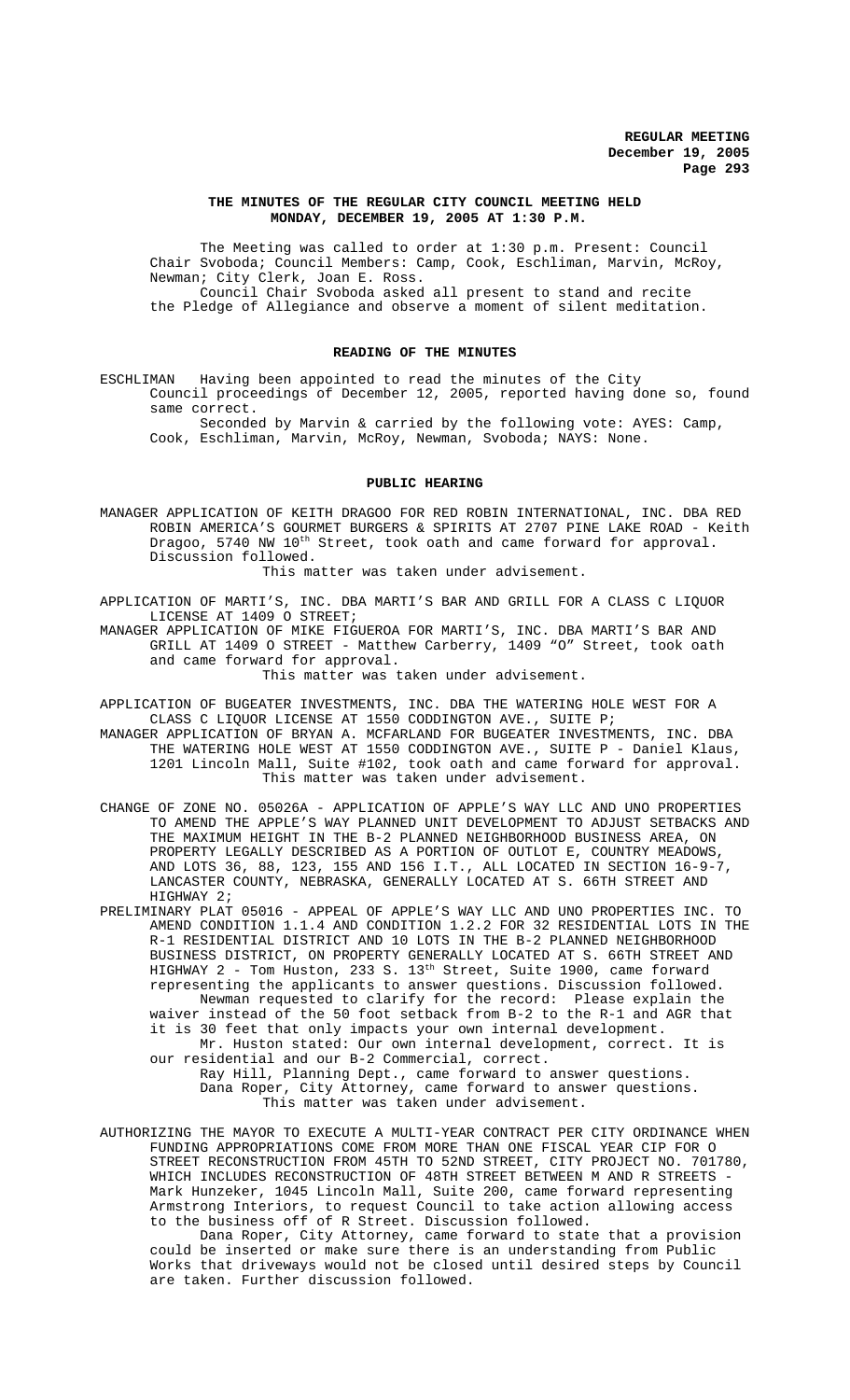Thomas Shafer, Design & Construction Manager for Public Works & Utilities, came forward to express his concerns about construction delays that would affect O Street and  $48^{\rm th}$  Street businesses. Further discussion followed.

Karl Fredrickson, Public Works & Utilities Dept., came forward to answer questions. Further discussion followed.

This matter was taken under advisement.

COMP. PLAN AMENDMENT NO. 05011 - AMENDING THE 2025 LINCOLN/LANCASTER COUNTY COMPREHENSIVE PLAN BY CHANGING APPROXIMATELY 14 ACRES OF PUBLIC/SEMI-PUBLIC AND GREEN SPACE TO COMMERCIAL USE, ON PROPERTY GENERALLY LOCATED AT THE SOUTHEAST CORNER OF N. 84TH STREET AND HAVELOCK AVE.;

APPROVING A MEMORANDUM OF UNDERSTANDING BETWEEN THE CITY AND THE LANCASTER COUNTY AGRICULTURAL SOCIETY ASSOCIATED WITH THE SOCIETY'S REQUEST FOR A COMPREHENSIVE PLAN AMENDMENT DESIGNATING APPROXIMATELY 14.4 ACRES GENERALLY LOCATED ON THE SOUTHEAST CORNER OF 84TH STREET AND HAVELOCK AVENUE AS COMMERCIAL - Bill Austin, 301 S. 13<sup>rd</sup> St., Suite 400, attorney on behalf of the Lancaster County Agricultural Society came forward and stated this should be looked at as a land use issue separate from the Area Task Force concerns or decision. As a political subdivision, the Agriculture Society is entitled to move forward with its plan. Discussion followed.

Reynold McMeen, 5010 S. 72nd St., representing Misty's Restaurant in Havelock, came forward in support. Further discussion followed. Dick Campbell, 7000 S. 56th St., chair of the Mayor's Arena Task

Force for Lincoln, came forward in support. Further discussion followed. Alan Wood, 301 S. 13th St., member of the subgroup of the Agricultural Exposition Study Group of the Task Force, came forward in support. He stated that in their opinion the Agricultural Society sign is legal from a city standpoint because of being a political

subdivision; but illegal if fixed off-site advertising panels are attached. Further discussion followed.

Marvin Krout, Director of Planning, came forward to answer Council questions and to recommend putting this issue on pending for six months following the completion of the Task Force recommendation. Further discussion followed.

Dana Roper, City Attorney, came forward to answer Council questions. Further discussion followed.

Tom Lorenz, General Manager of Pershing Center, came forward to answer Council questions. Further discussion followed.

Mr. Austin came forward in rebuttal.

This matter was taken under advisement.

USE PERMIT NO. 33D - APPLICATION OF SENHOC PROPERTIES LLC TO PERMIT A SIGN WITHIN THE O-3 OFFICE PARK DISTRICT THAT DOES NOT IDENTIFY THE NAME OF THE OFFICE PARK, ON PROPERTY GENERALLY LOCATED AT HAVERFORD DRIVE AND L STREET - Larry Albers, 6710 L Street, attorney representing the applicant, came forward in support. Discussion followed. This matter was taken under advisement.

**\*\* END OF PUBLIC HEARING \*\***

**TOOK BREAK 3:55 P.M. RECONVENED 4:15 P.M.**

**MISCELLANEOUS - NONE**

# **COUNCIL ACTION**

#### **LIQUOR RESOLUTIONS**

MANAGER APPLICATION OF KEITH DRAGOO FOR RED ROBIN INTERNATIONAL, INC. DBA RED ROBIN AMERICA'S GOURMET BURGERS & SPIRITS AT 2707 PINE LAKE ROAD - CLERK read the following resolution, introduced by Jon Camp, who moved its adoption for approval:<br>A-83679 WHEREAS, Red Rob

A-83679 WHEREAS, Red Robin International, Inc. dba Red Robin America's Gourmet Burgers & Spirits located at 2707 Pine Lake Road, Lincoln, Nebraska has been approved for a Retail Class "I" liquor license, and now requests that Keith Dragoo be named manager;

WHEREAS, Keith Dragoo appears to be a fit and proper person to manage said business.

NOW, THEREFORE, BE IT RESOLVED by the City Council of the City of Lincoln, Nebraska:

That after hearing duly had as required by law, consideration of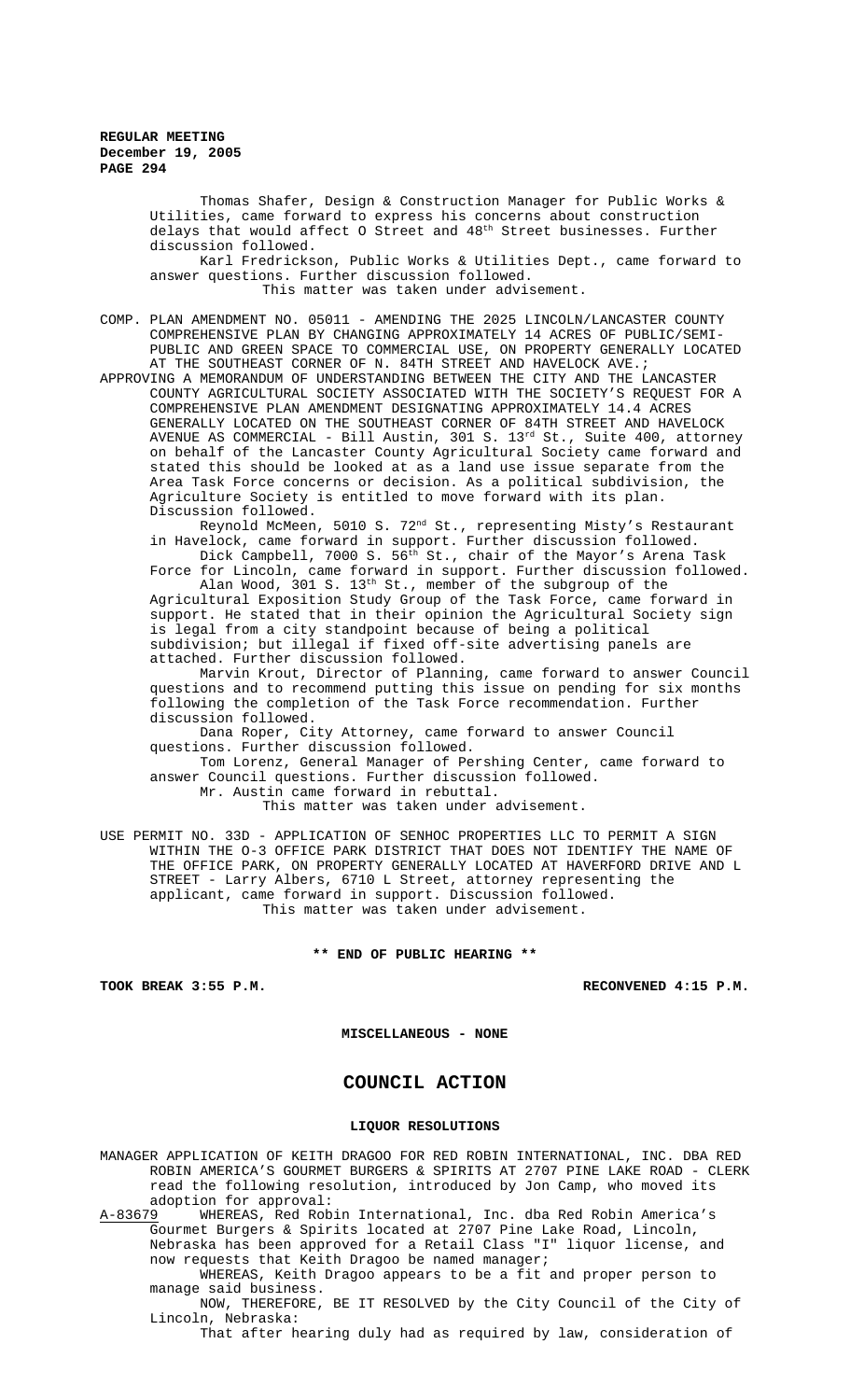the facts of this application, the Nebraska Liquor Control Act, and the pertinent City ordinances, the City Council recommends that Keith Dragoo be approved as manager of this business for said licensee. The City Clerk is directed to transmit a copy of this resolution to the Nebraska Liquor Control Commission.

Introduced by Jon Camp Seconded by Newman & carried by the following vote: AYES: Camp, Cook, Marvin, McRoy, Newman, Svoboda; NAYS: Eschliman.

APPLICATION OF MARTI'S, INC. DBA MARTI'S BAR AND GRILL FOR A CLASS C LIQUOR LICENSE AT 1409 O STREET - CLERK read the following resolution,

introduced by Jon Camp, who moved its adoption for approval: A-83680 BE IT RESOLVED by the City Council of the City of Lincoln, Nebraska:

That after hearing duly had as required by law, consideration of the facts of this application, the Nebraska Liquor Control Act, and the pertinent City ordinances, the City Council recommends that the application of Marti's, Inc. dba "Marti's Bar and Grill" for a Class "C" liquor license at 1409 "O" Street, Lincoln, Nebraska, for the license period ending October 31, 2006, be approved with the condition that the premise complies in every respect with all city and state regulations. The City Clerk is directed to transmit a copy of this resolution to the Nebraska Liquor Control Commission.

Introduced by Jon Camp Seconded by Newman & carried by the following vote: AYES: Camp, Cook, Eschliman, Marvin, McRoy, Newman, Svoboda; NAYS: None.

MANAGER APPLICATION OF MIKE FIGUEROA FOR MARTI'S, INC. DBA MARTI'S BAR AND GRILL AT 1409 O STREET - CLERK read the following resolution, introduced by Jon Camp, who moved its adoption for approval:<br>A-83681 WHEREAS, Marti's, Inc. dba "Marti's Bar and

WHEREAS, Marti's, Inc. dba "Marti's Bar and Grill" located at 1409 "O" Street, Lincoln, Nebraska has been approved for a Retail Class "C"

liquor license, and now requests that Mike Figueroa be named manager; WHEREAS, Mike Figueroa appears to be a fit and proper person to manage said business.

NOW, THEREFORE, BE IT RESOLVED by the City Council of the City of Lincoln, Nebraska:

That after hearing duly had as required by law, consideration of the facts of this application, the Nebraska Liquor Control Act, and the pertinent City ordinances, the City Council recommends that Mike Figueroa be approved as manager of this business for said licensee. The City Clerk is directed to transmit a copy of this resolution to the Nebraska Liquor Control Commission.

Introduced by Jon Camp

Seconded by Newman & carried by the following vote: AYES: Camp, Cook, Eschliman, Marvin, McRoy, Newman, Svoboda; NAYS: None.

APPLICATION OF BUGEATER INVESTMENTS, INC. DBA THE WATERING HOLE WEST FOR A CLASS C LIQUOR LICENSE AT 1550 CODDINGTON AVE., SUITE P - CLERK read the following resolution, introduced by Jon Camp, who moved its adoption for

approval:<br><u>A-83682</u> BE BE IT RESOLVED by the City Council of the City of Lincoln, Nebraska:

That after hearing duly had as required by law, consideration of the facts of this application, the Nebraska Liquor Control Act, and the pertinent City ordinances, the City Council recommends that the application of Bugeater Investments, Inc. dba "The Watering Hole West" for a Class "C" liquor license at 1550 Coddington Avenue, Suite P, Lincoln, Nebraska, for the license period ending October 31, 2006, be approved with the condition that the premise complies in every respect with all city and state regulations. The City Clerk is directed to transmit a copy of this resolution to the Nebraska Liquor Control Commission.

Introduced by Jon Camp Seconded by Newman & carried by the following vote: AYES: Camp, Cook, Eschliman, Marvin, McRoy, Newman, Svoboda; NAYS: None.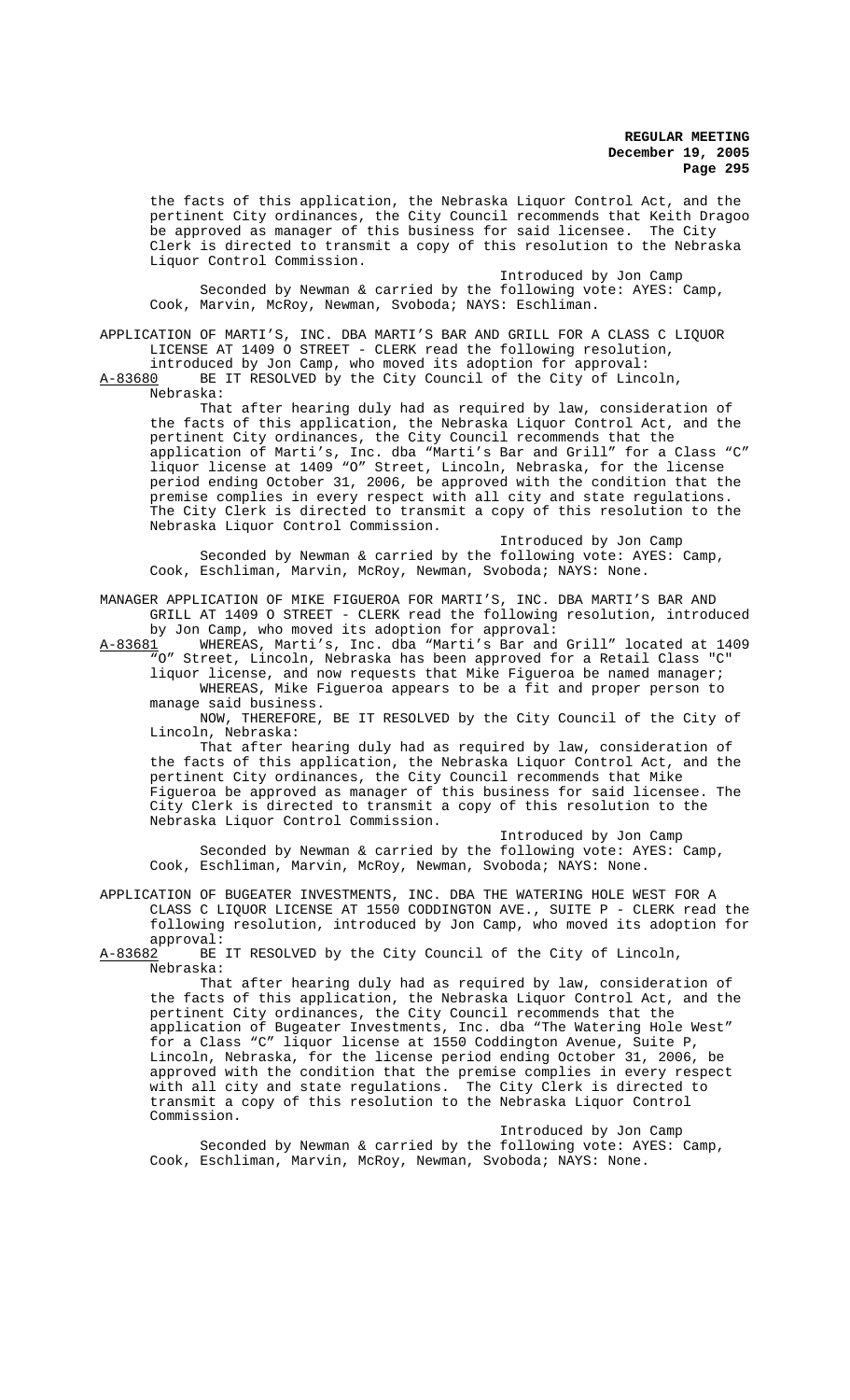- MANAGER APPLICATION OF BRYAN A. MCFARLAND FOR BUGEATER INVESTMENTS, INC. DBA THE WATERING HOLE WEST AT 1550 CODDINGTON AVE., SUITE P - CLERK read the following resolution, introduced by Jon Camp, who moved its adoption for approval:<br><u>A-83683</u> WHE
- WHEREAS, Bugeater Investments, Inc. dba "The Watering Hole West" located at 1550 Coddington Avenue, Suite P, Lincoln, Nebraska has been approved for a Retail Class "C" liquor license, and now requests that Bryan A. McFarland be named manager;

WHEREAS, Bryan A. McFarland appears to be a fit and proper person to manage said business.

NOW, THEREFORE, BE IT RESOLVED by the City Council of the City of Lincoln, Nebraska:

That after hearing duly had as required by law, consideration of the facts of this application, the Nebraska Liquor Control Act, and the pertinent City ordinances, the City Council recommends that Bryan A. McFarland be approved as manager of this business for said licensee. The City Clerk is directed to transmit a copy of this resolution to the Nebraska Liquor Control Commission.

Introduced by Jon Camp Seconded by Newman & carried by the following vote: AYES: Camp, Cook, Eschliman, Marvin, McRoy, Newman, Svoboda; NAYS: None.

### ORDINANCES - 2<sup>ND</sup> READING & ASSOCIATED RESOLUTIONS

- CHANGE OF ZONE NO. 05026A APPLICATION OF APPLE'S WAY LLC AND UNO PROPERTIES TO AMEND THE APPLE'S WAY PLANNED UNIT DEVELOPMENT TO ADJUST SETBACKS AND THE MAXIMUM HEIGHT IN THE B-2 PLANNED NEIGHBORHOOD BUSINESS AREA, ON PROPERTY LEGALLY DESCRIBED AS A PORTION OF OUTLOT 3, COUNTRY MEADOWS, AND LOTS 36, 88, 123, 155 AND 156 I.T., ALL LOCATED IN SECTION 16-9-7, LANCASTER COUNTY, NEBRASKA, GENERALLY LOCATED AT S. 66TH STREET AND HIGHWAY 2. (RELATED ITEMS: 05-185, 05R-297) - CLERK read an ordinance, introduced by Robin Eschliman, amending the Apple's Way Planned Unit Development to adjust setbacks and the maximum height in the B-2 Planned Neighborhood Business Area, on property generally located at S. 66<sup>th</sup> Street and Highway 2, and legally described as a portion of Outlot E, Country Meadows, and Lots 36, 88, 123, 155, and 156 I.T., all located in Section 16, Township 9 North, Range 7 East of the  $6^\text{th}$  P.M., Lancaster County, Nebraska, the second time.
- PRELIMINARY PLAT 05016 APPEAL OF APPLE'S WAY LLC AND UNO PROPERTIES INC. TO AMEND CONDITION 1.1.4 AND CONDITION 1.2.2 FOR 32 RESIDENTIAL LOTS IN THE R-1 RESIDENTIAL DISTRICT AND 10 LOTS IN THE B-2 PLANNED NEIGHBORHOOD BUSINESS DISTRICT, ON PROPERTY GENERALLY LOCATED AT S. 66TH STREET AND HIGHWAY 2. (ACTION DATE 1/9/06)

#### **RESOLUTIONS**

- AUTHORIZING THE MAYOR TO EXECUTE A MULTI-YEAR CONTRACT PER CITY ORDINANCE WHEN FUNDING APPROPRIATIONS COME FROM MORE THAN ONE FISCAL YEAR CIP FOR O STREET RECONSTRUCTION FROM 45TH TO 52ND STREET, CITY PROJECT NO. 701780, WHICH INCLUDES RECONSTRUCTION OF 48TH STREET BETWEEN M AND R STREETS PRIOR to reading:
- CAMP Moved to amend Bill No. 05R-300 to insert at Line 12, after the Project No. 701780: <u>The curb cut at 48<sup>th</sup> & R shall stay open on the R</u> Street side.

Seconded by Newman & carried by the following vote: AYES: Camp, Eschliman, Marvin, McRoy; NAYS: Cook, Newman, Svoboda.

CLERK Read the following resolution, introduced by Robin Eschliman, who moved its adoption:

A-83684 WHEREAS, The City of Lincoln desires to enter into contract(s) for the street improvement project that provides for reconstruction of O Street from 45th to 52nd Streets and 48th Street from M to R Street, City Project No. 701780; and

WHEREAS, said contract will involve the expenditure of money from appropriations of more than one year, and Article VII, Section 3 of the Charter of the City of Lincoln provides that no such expenditure of money from appropriations of more than one year shall be valid unless approved by resolution of the City Council.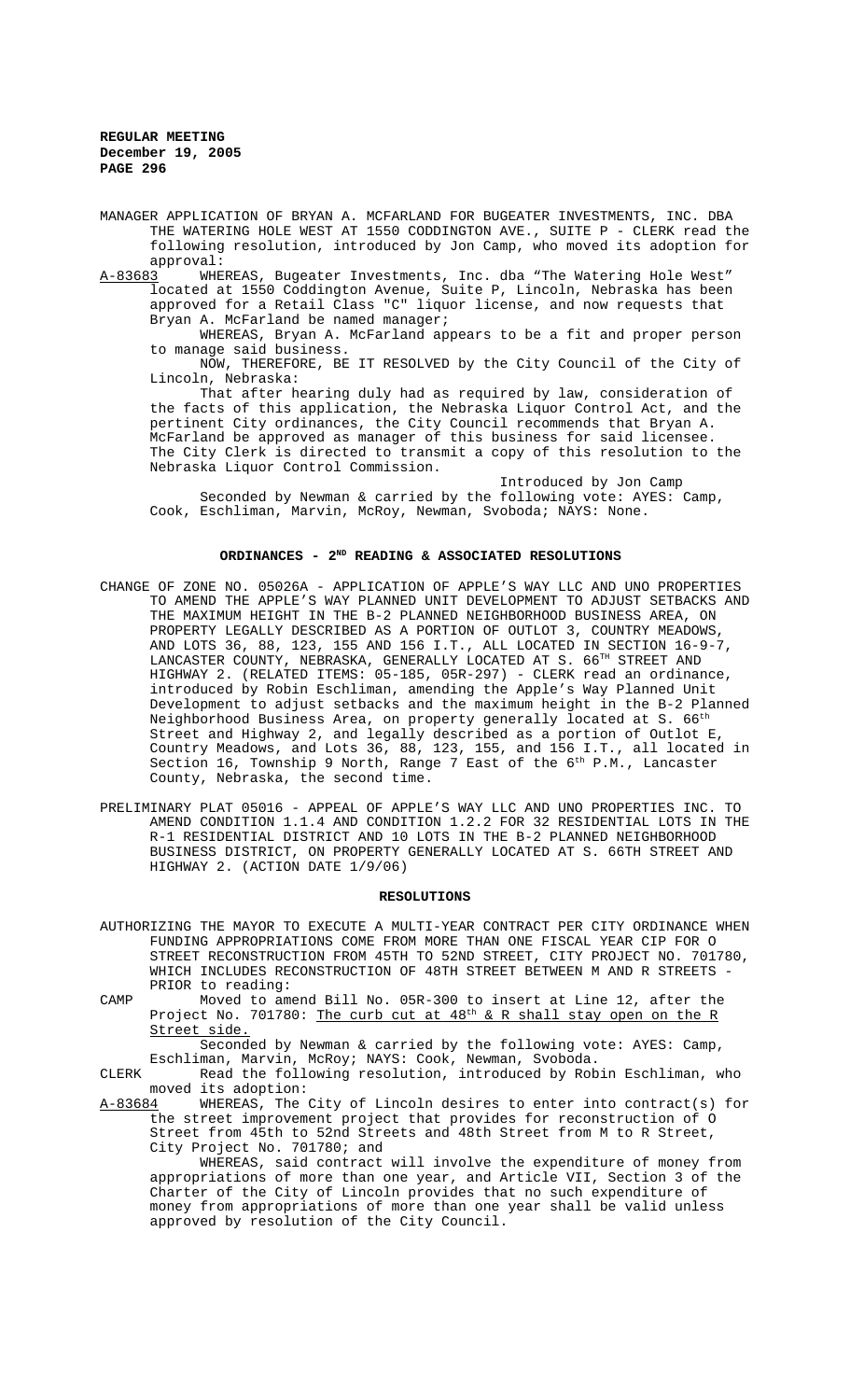NOW, THEREFORE, BE IT RESOLVED by the City Council of the City of Lincoln, Nebraska:

That the Mayor is authorized to execute a contract between the City and the recommended, lowest bid contractor for reconstruction of O Street from 45th to 52nd Streets and 48th Street from M to R Street, City Project No. 701780. <u>The curb cut at 48th & R shall stay open on the</u> R Street side. The Mayor is authorized to execute the contract upon recommendation by the Director of Public Works' review and approval of reasonable bids being received.

The City Clerk is directed to return one fully executed copy of this Resolution to the Public Works and Utilities Department, for department records.

Introduced by Robin Eschliman Seconded by Marvin & carried by the following vote: AYES: Camp, Cook, Eschliman, Marvin, McRoy, Newman, Svoboda; NAYS: None.

- COMP. PLAN AMENDMENT NO. 05011 AMENDING THE 2025 LINCOLN/LANCASTER COUNTY COMPREHENSIVE PLAN BY CHANGING APPROXIMATELY 14 ACRES OF PUBLIC/SEMI-PUBLIC AND GREEN SPACE TO COMMERCIAL USE, ON PROPERTY GENERALLY LOCATED AT THE SOUTHEAST CORNER OF N. 84TH STREET AND HAVELOCK AVE. - PRIOR to reading:
- COOK Moved to place Bill No. 05R-301 on pending indefinitely. Seconded by Marvin & carried by the following vote: AYES: Cook, Marvin, McRoy, Newman; NAYS: Camp, Eschliman, Svoboda.
- APPROVING A MEMORANDUM OF UNDERSTANDING BETWEEN THE CITY AND THE LANCASTER COUNTY AGRICULTURAL SOCIETY ASSOCIATED WITH THE SOCIETY'S REQUEST FOR A COMPREHENSIVE PLAN AMENDMENT DESIGNATING APPROXIMATELY 14.4 ACRES GENERALLY LOCATED ON THE SOUTHEAST CORNER OF 84TH STREET AND HAVELOCK AVENUE AS COMMERCIAL - PRIOR to reading:
- COOK Moved amendment #1 on Bill No. 05R-302 in the following manner: 1. On line 6 delete the word "northwest" and insert in lieu thereof the word southeast.
	- Seconded by Newman & carried by the following vote: AYES: Camp, Cook, Eschliman, Marvin, McRoy, Newman, Svoboda; NAYS: None.
- COOK Moved to place Bill No. 05R-302 on pending indefinitely. Seconded by Newman & carried by the following vote: AYES: Cook, Marvin, McRoy, Newman; NAYS: Camp, Eschliman, Svoboda.
- USE PERMIT NO. 33D APPLICATION OF SENHOC PROPERTIES LLC TO PERMIT A SIGN WITHIN THE O-3 OFFICE PARK DISTRICT THAT DOES NOT IDENTIFY THE NAME OF THE OFFICE PARK, ON PROPERTY GENERALLY LOCATED AT HAVERFORD DRIVE AND L STREET - CLERK read the following resolution, introduced by Robin Eschliman, who moved its adoption:
- A-83685 WHEREAS, SENHOC Properties LLC has submitted an application in accordance with Sections 27.27.080 and 27.69.044(e) of the Lincoln Municipal Code designated as Use Permit No. 33D to allow a ground sign that does not identify the name of the office park, on property generally located at Haverford Drive and L Street, and legally described to wit:

Lots 3, 4, and 7, Executive Center 1st Addition, Lot 2, Executive Center 2nd Addition, Units 1 and 2, Gallup Condominium, located in the Northeast Quarter of Section 28, Township 10 North, Range 7 East, Lancaster County, Nebraska;

WHEREAS, the real property adjacent to the area included within the site plan for this sign location within the commercial development enter will not be adversely affected; and

WHEREAS, said site plan together with the terms and conditions hereinafter set forth are consistent with the intent and purpose of Title 27 of the Lincoln Municipal Code to promote the public health, safety, and general welfare.

NOW, THEREFORE, BE IT RESOLVED by the City Council of the City of Lincoln, Nebraska:

That the application of SENHOC Properties, LLC, hereinafter referred to as "Permittee", to allow a ground sign that does not identify the name of the office park, on the property legally described above be and the same is hereby granted under the provisions of Section 27.69.044(e) of the Lincoln Municipal Code upon condition that construction and operation of said ground sign be in strict compliance with said application, the site plan, and the following additional express terms, conditions, and requirements: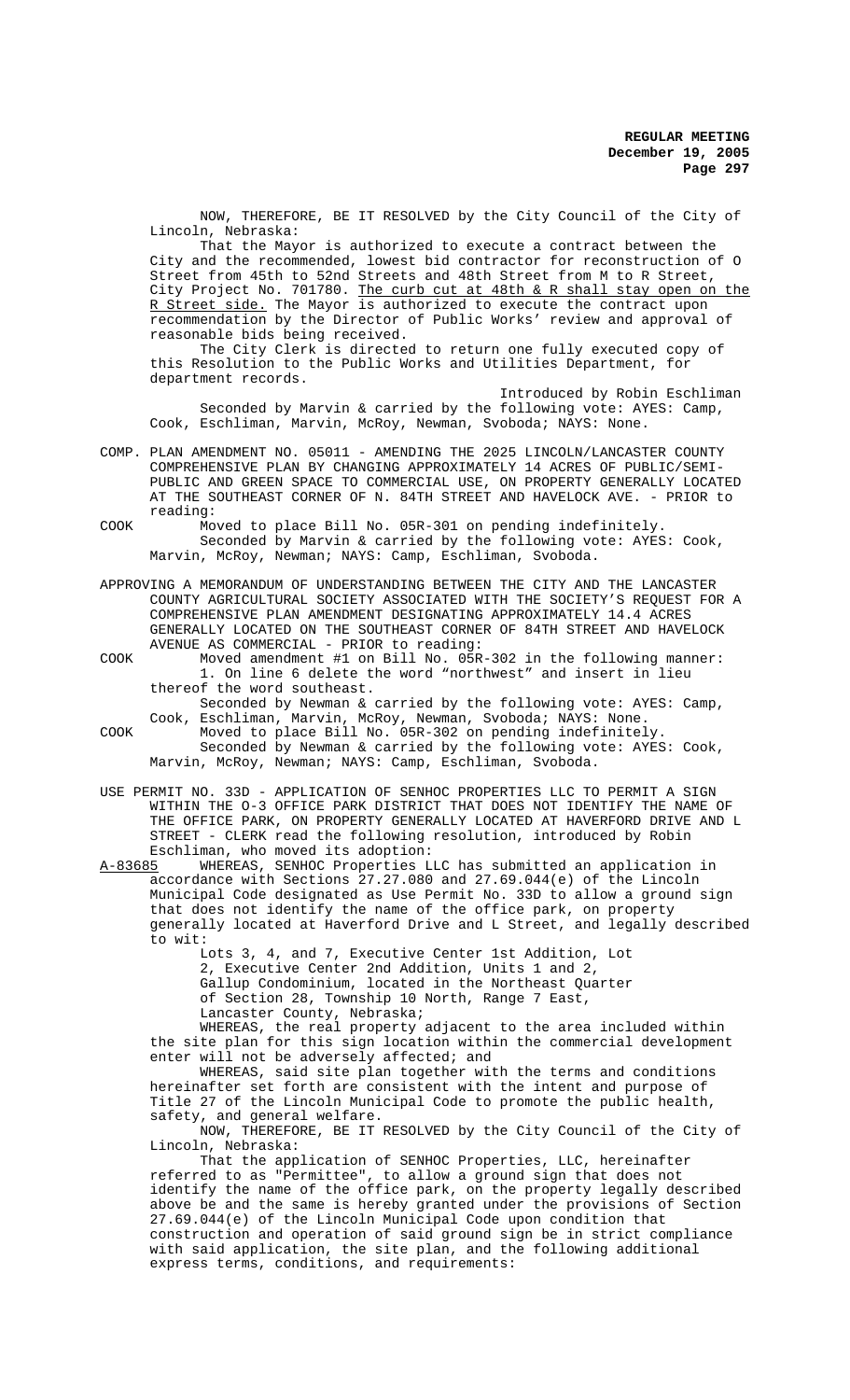> 1. This approval permits a ground sign on Lot 2 that identifies the tenant of a building and not the name of the office park. The size and location of the sign shall be conform to sign regulations.<br>2. Before receiving building permits:

Before receiving building permits:

a. The permittee shall have submitted a revised final

plan including 7 copies and the plans are acceptable. b. The construction plans shall comply with the approved plans.

3. The site plan approved by this permit shall be the basis for all interpretations of setbacks, yards, locations of buildings, location of parking and circulation elements, and similar matters.

4. This resolution's terms, conditions, and requirements bind and obligate the Permittee, its successors and assigns.

5. The applicant shall sign and return the letter of acceptance to the City Clerk within 30 days following the approval of the special permit, provided, however, said 30-day period may be extended up to six months by administrative amendment. The clerk shall file a copy of the resolution approving the special permit and the letter of acceptance with the Register of Deeds, filling fees therefor to be paid in advance by the applicant.<br>6. The s

The site plan as approved with this resolution voids and supersedes all previously approved site plans; however, all resolutions approving previous permits remain in force unless specifically amended by this resolution.

Introduced by Robin Eschliman Seconded by McRoy & carried by the following vote: AYES: Camp, Cook, Eschliman, Marvin, McRoy, Newman, Svoboda; NAYS: None.

ASSESSING THE COSTS FOR WEED CUTTINGS INCURRED BY THE CITY FROM JANUARY 1, 2005 THROUGH DECEMBER 31, 2005, AGAINST THE VARIOUS BENEFITTED PROPERTIES - CLERK read the following resolution, introduced by Robin Eschliman, who moved its adoption:

A-83686 BE IT RESOLVED by the City Council of the City of Lincoln, Nebraska that:

The costs for cutting, clearing, and removing weeds and other worthless vegetation as shown on the attached list for January 1, 2005 through December 31, 2005 be and the same are hereby assessed against the properties set opposite each amount, as shown thereon.

Introduced by Robin Eschliman Seconded by Marvin & carried by the following vote: AYES: Camp, Cook, Eschliman, Marvin, McRoy, Newman, Svoboda; NAYS: None.

#### **PETITIONS & COMMUNICATIONS**

REPORT OF UNL MICROBIOLIGIST FOR WATER TESTING FOR THE MONTH OF NOVEMBER, 2005 - CLERK presented said report which was placed on file in the Office of the City Clerk. **(35)**

SETTING THE HEARING DATE OF MONDAY, JANUARY 9, 2006 AT 1:30 P.M. FOR APPLICATION OF GAS 'N SHOP, INC. DBA DISCOUNT CITY FOR A CLASS D LIQUOR LICENSE AT 5560 SOUTH 48TH STREET, SUITE #6 - CLERK read the following resolution, introduced by Dan Marvin, who moved its adoption:

A-83687 BE IT RESOLVED by the City Council, of the City of Lincoln, that a hearing date is hereby set for Monday, January 9, 2006, at 1:30 p.m. or as soon thereafter as possible in the City Council Chambers, County-City Building, 555 S.  $10^{\text{th}}$  St., Lincoln, NE, for the Class "D" Liquor License Application of Gas 'N Shop, Inc. dba Discount City located at 5560 South 48th Street, Suite 6.

If the Police Dept. is unable to complete the investigation by said time, a new hearing date will be set.

Introduced by Dan Marvin Seconded by Newman & carried by the following vote: AYES: Camp, Cook, Eschliman, Marvin, McRoy, Newman, Svoboda; NAYS: None.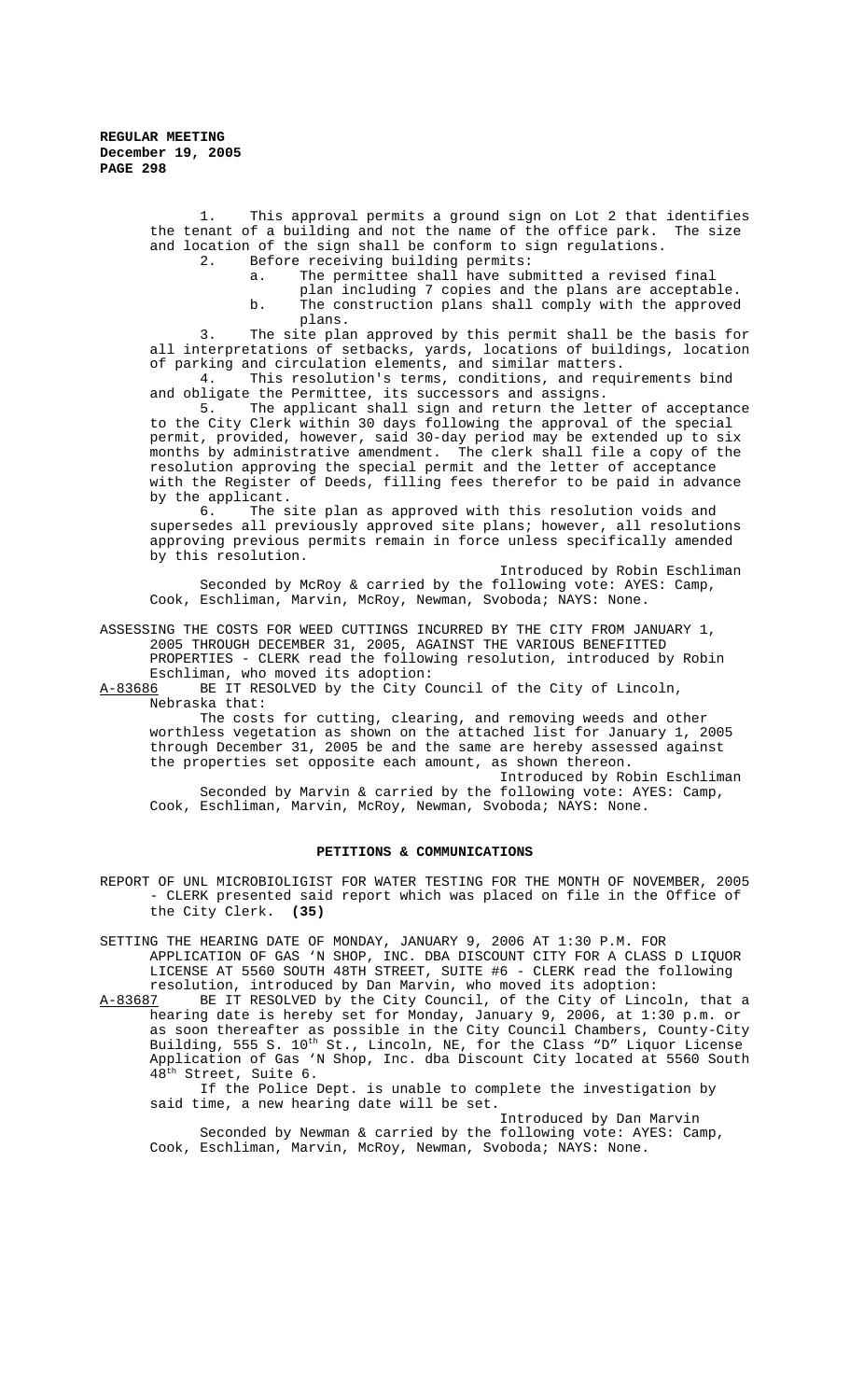SETTING THE HEARING DATE OF MONDAY, JANUARY 9, 2006 AT 1:30 P.M. FOR APPLICATION OF PRAIRIE LAKE MOBILE FOR A CLASS D LIQUOR LICENSE AT 8600 AMBER HILL COURT - CLERK read the following resolution, introduced by Dan Marvin, who moved its adoption:<br>A-83688 BE IT RESOLVED by the City Co

BE IT RESOLVED by the City Council, of the City of Lincoln, that a hearing date is hereby set for Monday, January 9, 2006, at 1:30 p.m. or as soon thereafter as possible in the City Council Chambers, County-City Building, 555 S. 10<sup>th</sup> St., Lincoln, NE, for the Class "D" Liquor License Application of Prairie Lake Mobile located at 8600 Amber Hill Court. If the Police Dept. is unable to complete the investigation by said time, a new hearing date will be set.

Introduced by Dan Marvin Seconded by Newman & carried by the following vote: AYES: Camp, Cook, Eschliman, Marvin, McRoy, Newman, Svoboda; NAYS: None.

#### **REPORTS OF CITY OFFICERS**

THE FOLLOWING HAVE BEEN REFERRED TO THE PLANNING DEPT.:

Change of Zone No. 05082: App. of Sierra Investments, LLC for a change from R-6 Residential District to B-3 Commercial District, on property located at S. 21st Street and K Street.

- Change of Zone No. 05083: App. of Ed Aasen for a change from R-3 Residential District to O-3 Office Park District, on property located at S. 75th Street and Pioneers Boulevard.
- Special Permit No. 1114D: App. Gary McCown for an amendment to the Pheasant Run Community Plan, to adjust the setbacks, on property located at Old Cheney Road and Pheasant Run Lane.
- SETTING THE HEARING DATE OF MON. JANUARY 9, 2006 FOR THE APP. OF B & R STORES, INC. DBA RB'S LIQUOR STORE FOR A RECONSTRUCTION OF PREMISES AT 1709 WASHINGTON - CLERK read the following resolution, introduced by Dan Marvin, who moved its adoption:<br>A-83689 BE IT RESOLVED by the City
- BE IT RESOLVED by the City Council, of the City of Lincoln, that a hearing date is hereby set for Monday, January 9, 2006, at 1:30 p.m. or as soon thereafter as possible in the City Council Chambers, County-City Building, 555 S. 10<sup>th</sup> St., Lincoln, NE, for the Application of B & R Stores, Inc. dba RB's Liquor Store to reconstruct entire one story building 235' x 164' located at 1709 Washington.

If the Police Dept. is unable to complete the investigation by said time, a new hearing date will be set.

Introduced by Dan Marvin Seconded by Newman & carried by the following vote: AYES: Camp, Cook, Eschliman, Marvin, McRoy, Newman, Svoboda; NAYS: None.

- REAPPOINTING GREG KEY AND DEANNE FINNEGAN TO THE CITIZEN POLICE ADVISORY BOARD FOR THREE-YEAR TERMS EXPIRING NOVEMBER 17, 2008 - CLERK read the following resolution, introduced by Robin Eschliman, who moved its adoption:
- A-83690 BE IT RESOLVED by the City Council of the City of Lincoln, Nebraska:

That the reappointment of Greg Key and Deanne Finnegan to the Citizen Police Advisory Board for three-year terms expiring November 17, 2008, is hereby approved.

Introduced by Robin Eschliman Seconded by Marvin & carried by the following vote: AYES: Camp, Cook, Eschliman, Marvin, McRoy, Newman, Svoboda; NAYS: None.

REAPPOINTING RON MELBYE AND TOM SCHLEICH TO THE LINCOLN ELECTRIC SYSTEM ADMINISTRATIVE BOARD FOR THREE-YEAR TERMS EXPIRING DECEMBER 31, 2008 CLERK read the following resolution, introduced by Robin Eschliman, who moved its adoption:<br>A-83691 BE IT RESOLVE

BE IT RESOLVED by the City Council of the City of Lincoln, Nebraska:

That the reappointment of Ron Melbye and Tom Schleich to the Lincoln Electric System Administrative Board for three-year terms expiring December 31, 2008, is hereby approved.

Introduced by Robin Eschliman Seconded by Marvin & carried by the following vote: AYES: Camp, Cook, Eschliman, Marvin, McRoy, Newman, Svoboda; NAYS: None.

CLERK'S LETTER AND MAYOR'S APPROVAL OF RESOLUTIONS AND ORDINANCES PASSED BY THE CITY COUNCIL ON DECEMBER 5, 2005 - CLERK presented said report which was placed on file in the Office of the City Clerk. **(27-1)**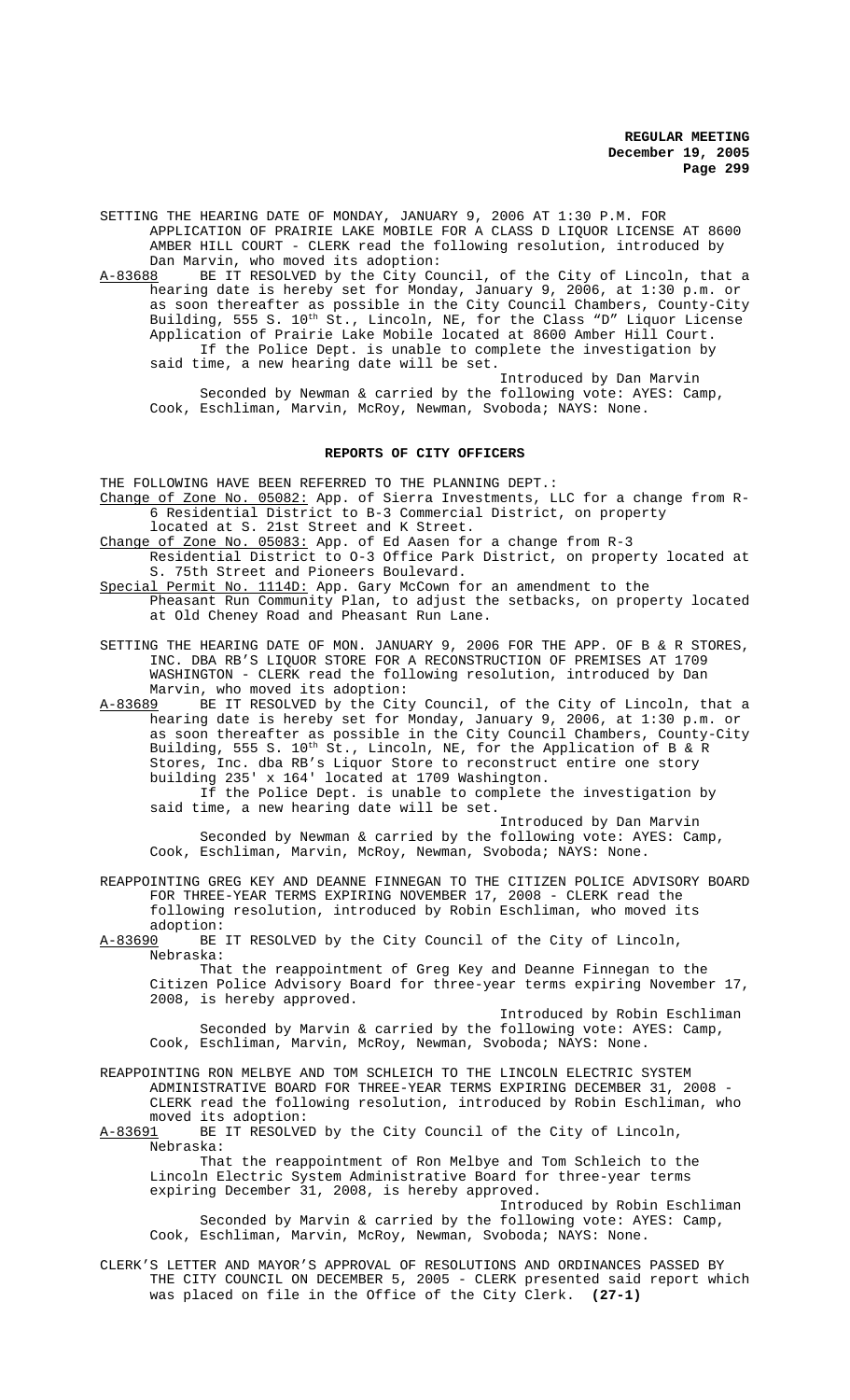CLERK'S LETTER AND MAYOR'S APPROVAL OF RESOLUTIONS AND ORDINANCES, EXCEPT RESOLUTION NO. A-83676 AND ORDINANCE NO. 18653, PASSED BY THE CITY COUNCIL ON DECEMBER 12, 2005 - CLERK presented said report which was placed on file in the Office of the City Clerk. **(27-1)**

### ORDINANCES - 1<sup>ST</sup> READING

- APPROVING A ONE-YEAR LEASE AGREEMENT BETWEEN THE CITY AND THE HICKMAN PRESBYTERIAN CHURCH FOR THE LEASE OF SPACE BY THE LINCOLN AREA AGENCY ON AGING FOR ITS ACTIVAGE CENTER PROGRAM AT 300 E. 3RD STREET, HICKMAN, NE - CLERK read an ordinance, introduced by Dan Marvin, accepting and approving a Lease Agreement between the City of Lincoln and the Hickman Presbyterian Church for the lease of office space by the Lincoln Area Agency on Aging for its ActivAge Center program at  $300$  E. 3<sup>rd</sup> Street, Hickman, NE for a one-year term beginning September 1, 2005, the first time.
- STREET NAME CHANGE 05008 RENAMING WEST PEMBERLY LANE LOCATED NORTH FROM HIGHLAND BOULEVARD IN BARON'S RIDGE ADDITION AS NORTHWEST PEMBERLY LANE - CLERK read an ordinance, introduced by Dan Marvin, changing the name of West Pemberly Lane to Northwest Pemberly Lane located north from Highland Boulevard in Baron's Ridge Addition, as recommended by the Street Name Committee, the first time.
- CHANGE OF ZONE 3413 APPLICATION OF LANDON'S NEIGHBORHOOD ASSOCIATION FOR A CHANGE OF ZONE FROM R-4 RESIDENTIAL TO R-2 RESIDENTIAL ON PROPERTY GENERALLY LOCATED AT NORTH 24TH AND SUPERIOR STREETS - PRIOR to reading:
- COOK Moved to place Bill No. 05-188 on pending indefinitely. Seconded by McRoy & carried by the following vote: AYES: Camp, Cook, Eschliman, Marvin, McRoy, Newman, Svoboda; NAYS: None.
- CLERK Read an ordinance, introduced by Dan Marvin, amending the Lincoln Zoning District Maps attached to and made a part of Title 27 of the Lincoln Municipal Code, as provided by Section 27.05.020 of the Lincoln Municipal Code, by changing the boundaries of the districts established and shown thereon, the first time.
- STREET VACATION 05011 VACATING THE WEST SEVEN (7) FEET OF 23RD STREET BETWEEN VINE AND U STREETS - CLERK read an ordinance, introduced by Dan Marvin, vacating the west 7 feet of 23<sup>rd</sup> Street between Vine and U Streets, and retaining title thereto in the City of Lincoln, Lancaster County, Nebraska, the first time.

#### ORDINANCES - 3<sup>RD</sup> READING & RESOLUTIONS FOR ACTION

- ANNEXATION 05013 AMENDING THE LINCOLN CORPORATE LIMITS MAP BY ANNEXING APPROXIMATELY 149.09 ACRES OF PROPERTY GENERALLY LOCATED AT NORTH 84TH STREET AND ADAMS STREET. (RELATED ITEMS: 05-164, 05R-262, 05-165) PRIOR to reading:
- COOK Moved to delay action on Bill No. 05-164 three weeks to 1/9/06. Seconded by Marvin & carried by the following vote: AYES: Camp, Cook, Eschliman, Marvin, McRoy, Newman, Svoboda; NAYS: None.
- CLERK Read an ordinance, introduced by Robin Eschliman, annexing and including the below described land as part of the City of Lincoln, Nebraska and amending the Corporate Limits Map attached to and made a part of Ordinance No. 18208, to reflect the extension of the corporate limits boundary of the City of Lincoln, Nebraska established and shown thereon, the third time.
- APPROVING THE PRAIRIE VILLAGE NORTH CONDITIONAL ANNEXATION AND ZONING AGREEMENT BETWEEN THE CITY AND DUBOIS LAND LLC, PRAIRIE VILLAGE NORTH LLC, PRAIRIE HOME BUILDERS INC., ROLAND GROUP LLC, AND FAITH EVANGELICAL LUTHERAN CHURCH, RELATING TO THE ANNEXATION OF APPROXIMATELY 149.09 ACRES, GENERALLY LOCATED AT THE NORTHEAST CORNER OF N. 84TH STREET AND ADAMS STREET AND THE USE OF SAID 149.09 ACRES ALONG WITH APPROXIMATELY 23 ACRES LOCATED AT THE SOUTHEAST CORNER OF N. 84TH STREET AND ADAMS STREET UNDER A PLANNED UNIT DEVELOPMENT. (RELATED ITEMS: 05-164, 05R-262, 05-165) - PRIOR to reading:
- COOK Moved to delay action on Bill No. 05R-262 three weeks to 1/9/06. Seconded by Marvin & carried by the following vote: AYES: Camp, Cook, Eschliman, Marvin, McRoy, Newman, Svoboda; NAYS: None.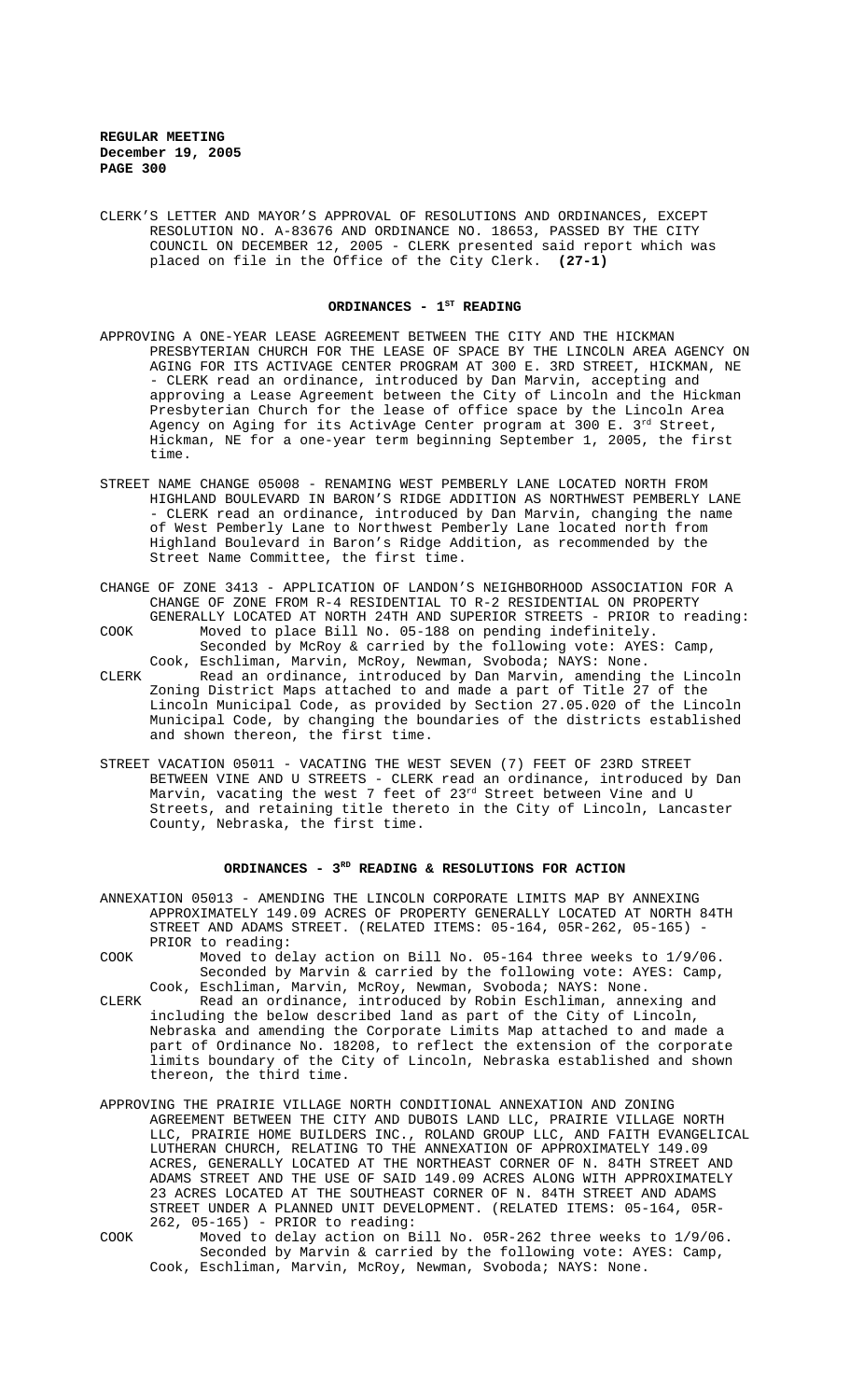CHANGE OF ZONE 05054 - APPLICATION OF PRAIRIE HOME BUILDERS FOR A CHANGE OF ZONE FROM AG AGRICULTURAL DISTRICT TO R-3 AND R-5 RESIDENTIAL DISTRICTS, B-2 PLANNED NEIGHBORHOOD BUSINESS DISTRICT AND O-3 OFFICE PARK DISTRICT, ON PROPERTY GENERALLY LOCATED AT N. 84TH STREET AND ADAMS STREET; FOR A PLANNED UNIT DEVELOPMENT DISTRICT DESIGNATION OF SAID PROPERTY; AND FOR APPROVAL OF A DEVELOPMENT PLAN WHICH PROPOSES MODIFICATIONS TO THE ZONING ORDINANCE, LAND SUBDIVISION ORDINANCE, AND DESIGN STANDARDS TO ALLOW APPROXIMATELY 1,161 DWELLING UNITS IN THE UNDERLYING R-3 AND R-5 ZONED AREAS (TOTAL NUMBER OF ALLOCATED UNITS IS 1,071 AND THE TOTAL NUMBER OF AVAILABLE UNASSIGNED UNITS IS 90) AND APPROXIMATELY 585,000 SQUARE FEET OF OFFICE, RETAIL, AND COMMERCIAL FLOOR AREA IN THE UNDERLYING O-3 AND B-2 ZONED AREAS - PRIOR to reading:

COOK Moved amendment #5 to Bill No. 05-165 in the following manner: 1. Divide Bill No. 05-165 and Change of Zone 05054 into two parts consisting of (a) 05-165A and Change of Zone 05054-A and (b) 05-165B and Change of Zone 05054-B as shown on Attachments A and B attached hereto.

Seconded by McRoy & carried by the following vote: AYES: Camp, Cook, Eschliman, Marvin, McRoy, Newman, Svoboda; NAYS: None. COOK Moved to delay action on Bill No. 05-165 three weeks to 1/9/06.

Seconded by McRoy & carried by the following vote: AYES: Camp, Cook, Eschliman, Marvin, McRoy, Newman, Svoboda; NAYS: None. CLERK Read an ordinance, introduced by Robin Eschliman, amending the

City of Lincoln Zoning District Maps attached to and made a part of Title 27 of the Lincoln Municipal Code, changing the boundaries of the districts established and shown on said City of Lincoln Zoning District Maps as provided in Section 27.05.020 of the Lincoln Municipal Code and approving the designation of the area hereinafter described as a planned unit development, the third time.

APPROVING THE SALE OF CITY PROPERTY AT 9TH AND K STREETS, KNOWN AS THE K STREET POWER PLANT - PRIOR to reading:

MCROY Moved amendment #2 to Bill No. 05-173 in the following manner: On page 2, between lines 14 and 15, insert a new paragraph 2 to read as follows:

"2. The Public Building Commission is respectfully requested to issue an RFP for the Alternative Facility in Furtherance of this Agreement, on or before January 15, 2006, other wise, the City purchasing agent shall issue the same."

And renumber the remaining paragraphs accordingly.

Seconded by Eschliman & carried by the following vote: AYES: Camp, Cook, Eschliman, Marvin, McRoy, Newman, Svoboda; NAYS: None. COOK Moved a friendly amendment to amendment #2 to Bill No. 05-173 to

change January to February. Seconded by Camp & carried by the following vote: AYES: Camp,

Cook, Marvin, Newman; NAYS: Eschliman, McRoy, Svoboda.

COOK Moved amendment #3 to Bill No. 05-173 in the following manner: On page 2, between lines 14 and 15, insert a new paragraph 2 to read as

follows:<br>"2. The City Council directs that the mutual release of lease to be executed by the City and associated with any sale of the property as provided in the Purchase Agreement be submitted for the approval of the City Council."

And renumber the remaining paragraphs accordingly.

Seconded by McRoy & carried by the following vote: AYES: Camp,

Cook, Eschliman, Marvin, McRoy, Newman, Svoboda; NAYS: None.<br>ESCHLIMAN Moved a friendly amendment to amendment #3 to Bill No. Moved a friendly amendment to amendment #3 to Bill No. 05-173 to include "within 150 days."

Seconded by Cook & carried by the following vote: AYES: Camp,

Cook, Eschliman, Marvin, Svoboda; NAYS: McRoy, Marvin. COOK Moved amendment #4 to Bill No. 05-173 in the following manner:

1. Substitute the attached Purchase Agreement (Substitute per Mayor's Request) marked as Attachment A for the Purchase Agreement currently marked as Attachment A to Bill No. 05-173.

Seconded by McRoy & carried by the following vote: AYES: Cook, Eschliman, Marvin, McRoy, Newman, Svoboda; NAYS: Camp.

COOK Moved amendment #5 (Became oral amendment to MTA #4) to Bill No. 05-173 in the following manner:

On Page 2, paragraph 6, line 10, after the word relocation insert a , strike the word "or". After the word "expenses" insert , and/or any costs reasonably incurred in the evaluation of alternatives. Strike the words "reasonably incurred" in the same line.

Seconded by Newman & carried by the following vote: AYES: Camp, Cook, Eschliman, Marvin, McRoy, Newman, Svoboda; NAYS: None.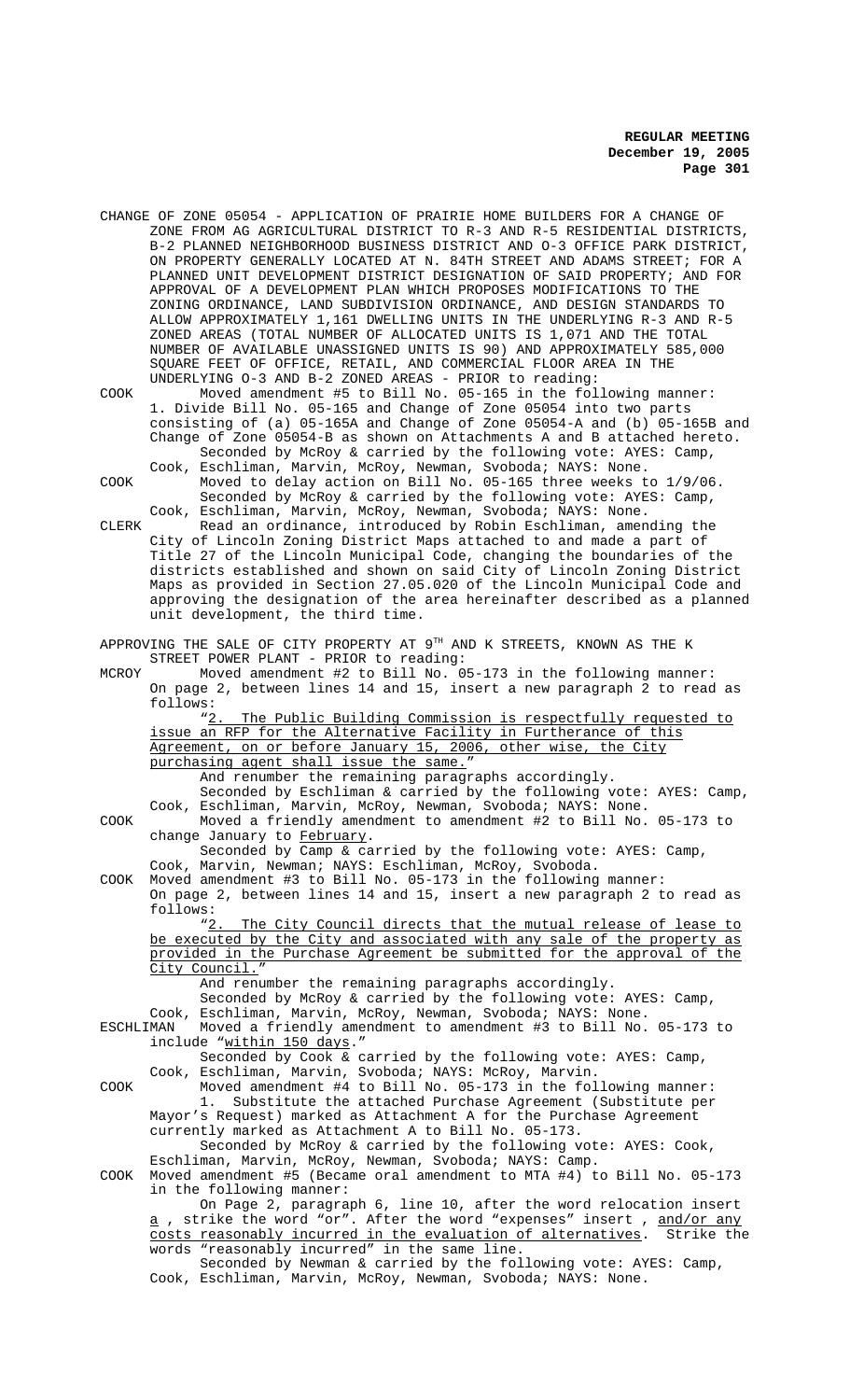| COOK      | Moved amendment #6 to Bill No. 05-173 by amending Attachment A,                                                                            |
|-----------|--------------------------------------------------------------------------------------------------------------------------------------------|
|           | Purchase Agreement, by deleting paragraph 7, Reservation of Easements,                                                                     |
|           | and all subsections thereof, in its entirety, and renumbering the                                                                          |
|           | remaining paragraphs of said Purchase Agreement.                                                                                           |
|           | Seconded by Newman & carried by the following vote: AYES: Camp,                                                                            |
|           | Cook, Eschliman, Marvin, McRoy, Newman, Svoboda; NAYS: None.                                                                               |
| COOK      | Moved amendment #7 to Bill No. 05-173 by amending Attachment A,<br>Purchase Agreement, by amending paragraph 11 of said Purchase Agreement |
|           | to delete the words "Intentionally Omitted" and inserting in lieu                                                                          |
|           | thereof the following language:                                                                                                            |
|           | "Buyer Assumes Environmental Risk. The Buyer will be entirely                                                                              |
|           | responsible for the cost of any environmental hazards or remediation                                                                       |
|           | that may be required on the site as a result of its inspection and/or                                                                      |
|           | environmental audit. This will include all costs and steps that may be                                                                     |
|           | necessary to correct any condition."                                                                                                       |
|           | Seconded by Newman & LOST by the following vote: AYES: Camp, Cook,                                                                         |
|           | Newman; NAYS: Eschliman, Marvin, McRoy, Svoboda.                                                                                           |
| COOK      | Moved to amend #10 to Bill No. 05-173 by amending Attachment A,                                                                            |
|           | Purchase Agreement, to add a new paragraph 43 to the Purchase Agreement                                                                    |
|           | to read as follows:                                                                                                                        |
|           | 43. Employee and Elected Officials Conduct. Nothing in this                                                                                |
|           | Agreement pertaining to good faith or otherwise will limit,                                                                                |
|           | prohibit or make liable any public official or employee who may                                                                            |
|           | act in other capacities, for example District Energy Corporation                                                                           |
|           | and Public Building Commission for any action they may take in                                                                             |
|           | that capacity. The City will also not be held liable or<br>responsible for any action that the Public Building Commission for              |
|           | any action they may take in that capacity. The City will also not                                                                          |
|           | be held liable or responsible for any action that the Public                                                                               |
|           | Building Commission or the District Energy Corporation may choose                                                                          |
|           | to take or not take.                                                                                                                       |
|           | Seconded by Newman & carried by the following vote: AYES: Camp,                                                                            |
|           | Cook, Eschliman, Marvin, Newman, Svoboda; NAYS: McRoy.                                                                                     |
| COOK      | Moved amendment #12 to Bill No. 05-173 by amending Attachment A,                                                                           |
|           | Purchase Agreement, by adding a new final sentence to paragraph 13f of                                                                     |
|           | said Agreement, City Covenants, to read as follows:                                                                                        |
|           | "Permitted access shall be granted only to those areas the City                                                                            |
|           | has authority to access."                                                                                                                  |
|           | Seconded by Newman & carried by the following vote: AYES: Camp,                                                                            |
|           | Cook, Eschliman, Newman; NAYS: Marvin, McRoy, Svoboda.                                                                                     |
| COOK      | Moved amendment #13 to Bill No. 05-173 by amending Attachment A,                                                                           |
|           | Purchase Agreement, by adding a new paragraph 8c of said Agreement,<br>County Contingency, to read as follows:                             |
|           | "The County Board of Commissioners must pass a resolution in                                                                               |
|           | support of moving forward on the sale of the building before the sales                                                                     |
|           | agreement becomes binding and the 180 day period begins."                                                                                  |
|           | Seconded by Newman & LOST by the following vote: AYES: Cook,                                                                               |
|           | Newman; NAYS: Camp, Eschliman, Marvin, McRoy, Svoboda.                                                                                     |
| COOK      | Moved amendment #14 to Bill No. 05-173 by amending Attachment A,                                                                           |
|           | Purchase Agreement, by adding a new paragraph at the end of paragraph 4                                                                    |
|           | of said Agreement, Alternative Facilities, to read as follows:                                                                             |
|           | "The City Council must approve any alternative arrangements for                                                                            |
|           | those offices and storage areas currently in the K Street Complex by                                                                       |
|           | resolution or ordinance. The City Council will use its own judgment to                                                                     |
|           | determine whether such alternatives are financially appropriate. Failure                                                                   |
|           | to approve such alternative arrangements shall be deemed to be a                                                                           |
|           | rejection of the Agreement and no closing shall occur."<br>Seconded by Camp & carried by the following vote: AYES: Camp,                   |
|           | Cook, Eschliman, Marvin, McRoy, Newman, Svoboda; NAYS: None.                                                                               |
| ESCHLIMAN | Moved amendment #15 to Bill No. 05-173 by amending Attachment A,                                                                           |
|           | Purchase Agreement, as follows:                                                                                                            |
|           | 1. Paragraph 8(a), line 2, strike "marketability and".                                                                                     |
|           | Paragraph 8(a), line 3, strike the words "Alternative<br>2.                                                                                |
|           | Facility and debt borrowing" and insert in lieu thereof the                                                                                |
|           | language: "Alternative facilities leased or purchased and                                                                                  |
|           | accompanying tenant improvement costs or debt borrowing".                                                                                  |
|           | 3. Paragraph 8(a), at the end of the first sentence on line                                                                                |
|           | 4 just before ("City's Contingency") insert the words and voted                                                                            |
|           | upon by City Council.                                                                                                                      |
|           |                                                                                                                                            |
|           |                                                                                                                                            |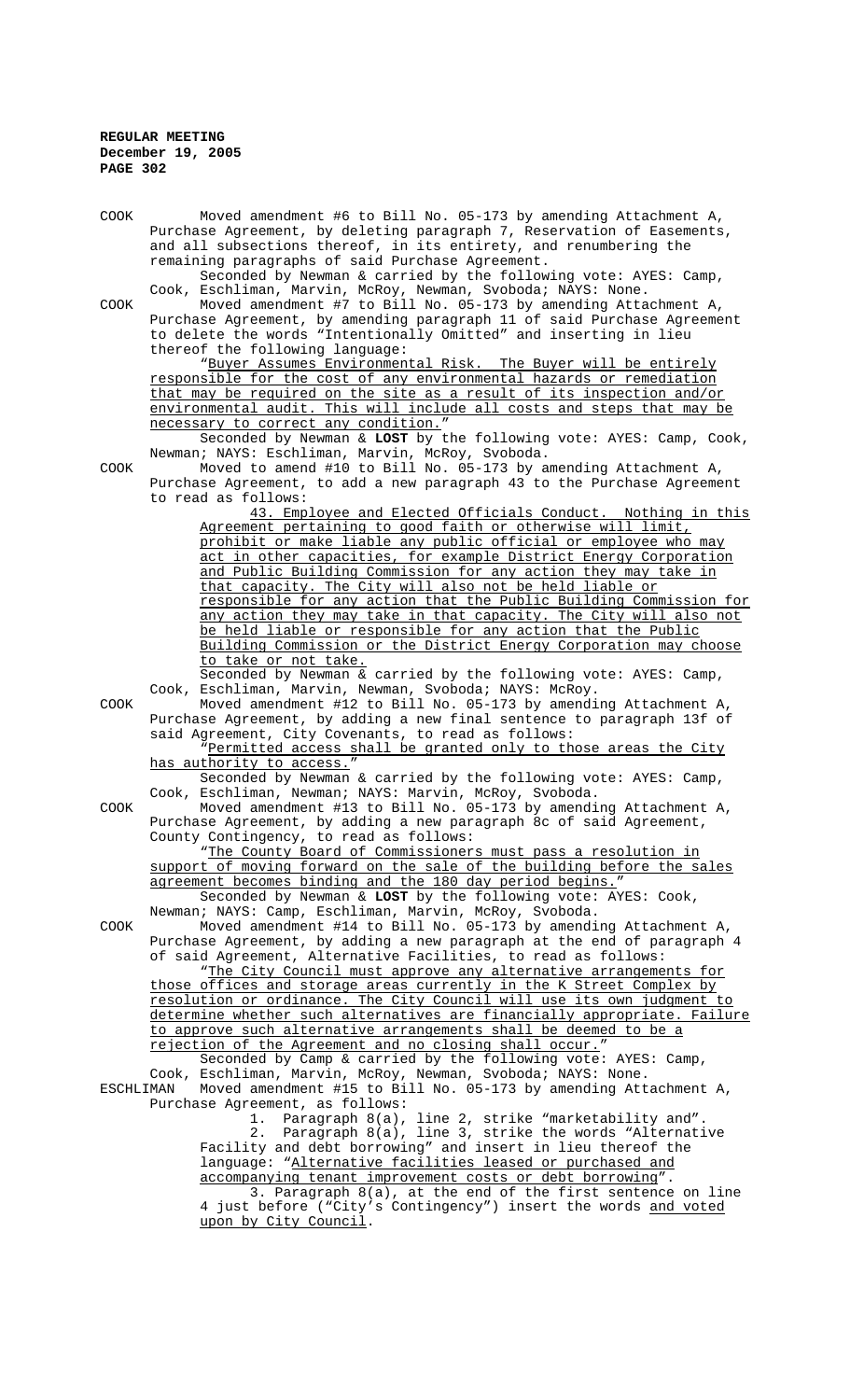4. Paragraph 8(a), line 7, add a new sentence as follows: Tenants of the buildings shall investigate alternative locations either together or as separate entities. Regardless of the arrangement that is ultimately made in regards to the leasing or ownership of Alternative Facilities, if the Tenants conclude that they shall have to bear extra costs incurred by the move, they shall present any requests for such excess costs to the City Council within one hundred and fifty days for consideration and review.

5. Paragraph 8(a), line 9, delete the word "Buyer" and insert in lieu thereof the words City Council. Seconded by Newman & carried by the following vote: AYES: Camp, Cook, Eschliman, Marvin, McRoy, Newman, Svoboda; NAYS: None. ESCHLIMAN Moved amendment #16 to Bill No. 05-173 by amending Attachment A, Purchase Agreement, as follows:

> 1. On page 6, insert a new paragraph 12 to read as follows: 12. Right of First Offer. Buyer agrees that if it should elect to sell the property, it will give City the first opportunity to purchase the property. Buyer shall give ten (10) business days written notice to the City that it intends to market or sell the property. If the City is not interested in purchasing the property, it shall reply within ten business days, and Buyer shall be free to market the property publicly. If the City shall respond in writing to the Buyer that it has an interest in the property, it shall make a recommendation to the City Council to purchase the property at no more than appraised value or a value agreed upon by the parties, whichever is lower. If approval is granted, City agrees to close not later than six (6) months after the end of the ten business days. Paragraph 8(a), line 2, strike "marketability and".

2. Renumber the subsequent paragraphs accordingly. Seconded by Cook & **LOST** by the following vote: AYES: Camp, Cook; NAYS: Eschliman, Marvin, McRoy, Newman, Svoboda.

COOK Moved to amend Bill No. 05-173 by 50 years relating to the Substitute Agreement MTA #4, page 5, paragraph 11, third line, change 10 years to 50 years.

Seconded by Camp & LOST by the following vote: AYES: Eschliman, Marvin, McRoy, Newman, Svoboda; NAYS: Camp, Cook.<br>MARVIN Moved to amend Bill No. 05-173 by 30 years

Moved to amend Bill No. 05-173 by 30 years relating to the Substitute Agreement MTA #4, page 5, paragraph 11, third line, change 10 years to 30 years.

Seconded by Newman & carried by the following vote: AYES: Camp, Cook, Eschliman, Marvin, McRoy, Newman, Svoboda; NAYS: None.

MCROY Moved to call the vote on Bill No. 05-173.

Seconded by (inaudible) & carried by the following vote: AYES: Camp, Cook, Eschliman, Marvin, McRoy, Newman, Svoboda; NAYS: None.

COOK Moved to delay action on Bill No. 05-173 three weeks to 1/9/06. Seconded by Newman & **LOST** by the following vote: AYES: Camp, Cook; NAYS: Eschliman, Marvin, McRoy, Newman, Svoboda.

CLERK Read an ordinance, introduced by Annette McRoy, approving the sale of City Property located at 9th and K Street, known as the K Street Power Plant, the third time.

MCROY Moved to pass ordinance as amended.

Seconded by Marvin & carried by the following vote: AYES: Camp, Eschliman, Marvin, McRoy, Svoboda; NAYS: Cook, Newman.

The ordinance, being numbered **#18658**, is recorded in Ordinance Book #25, Page

CHANGE OF ZONE 05070A - AMENDING CHAPTER 27.53 OF THE LINCOLN MUNICIPAL CODE RELATING TO FLOOD REGULATIONS FOR NEW GROWTH AREAS BY AMENDING SECTION 27.53.030 TO PROVIDE DEVELOPMENT STANDARDS ON PROPERTY LOCATED IN THE FLOODWAY, FLOODPLAIN OR FLOODPRONE AREA. (Related Items: 05-175, 05-177, 05-176, 05-178, 05R-283, 05R-285) - PRIOR to reading:

COOK Moved to pass Bill No. 05-175. Seconded by Newman & carried by the following vote: AYES: Camp,

Cook, Marvin, McRoy, Newman, Svoboda; NAYS: Eschliman. CAMP Moved to reconsider Bill No. 05-175. Seconded by McRoy & carried by the following vote: AYES: Camp,

Cook, Eschliman, Marvin, McRoy, Newman, Svoboda; NAYS: None.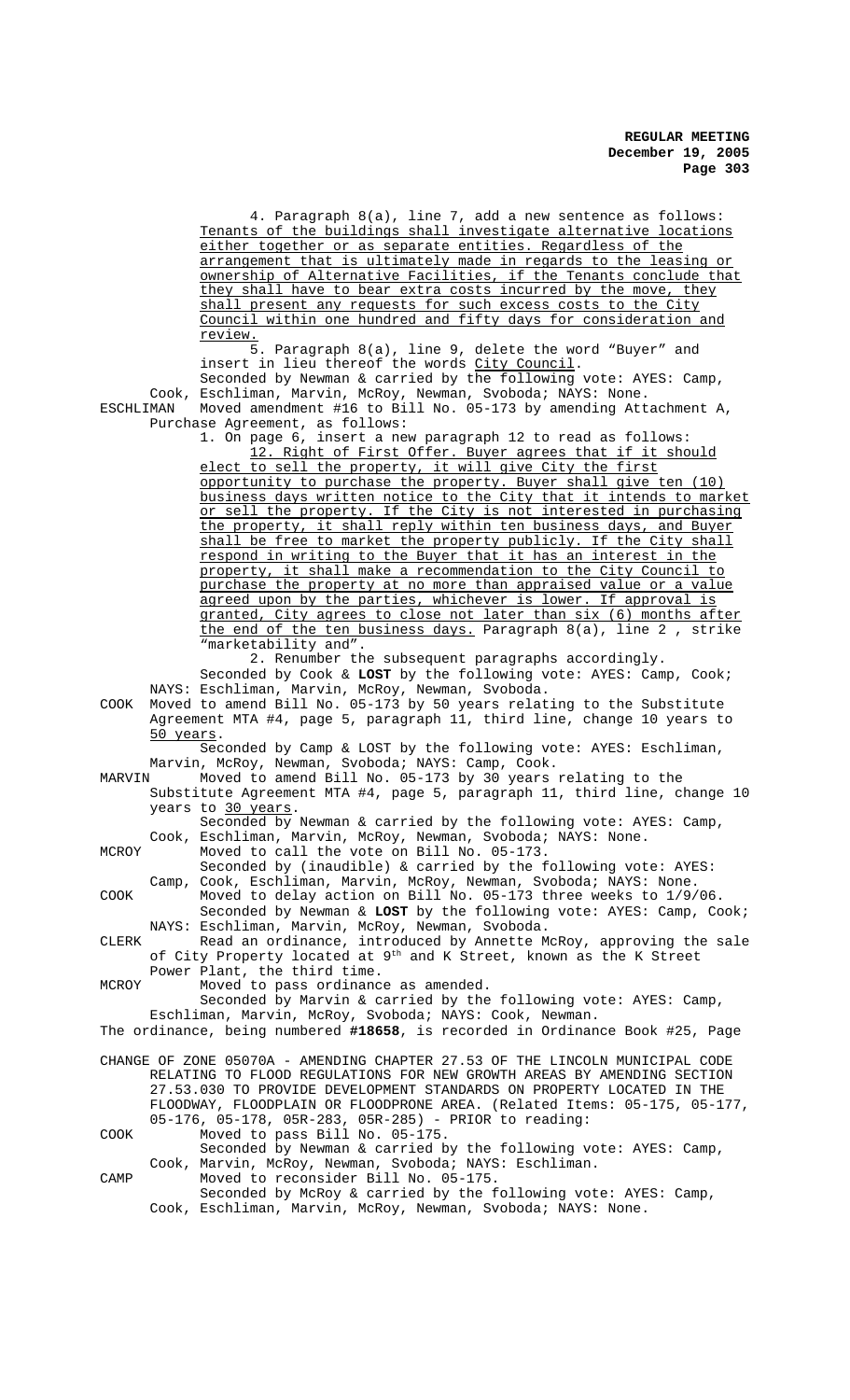ESCHLIMAN Moved to amend Bill No. 05-175 to include language that if applicant is proposing a development in a new growth or existing urban area whereby 100 new primary jobs are created that they get an exception. (To apply to every ordinance & resolution relating to the flood plain and flood prone areas.)

Seconded by Camp & carried by the following vote: AYES: Camp, Eschliman, Marvin, McRoy, Svoboda; NAYS: Cook, Newman. ESCHLIMAN Moved to withdraw amendment and delay action on Bill No. 05-175

three weeks to 1/9-06. Seconded by Camp & carried by the following vote: AYES: Camp, Eschliman, Marvin, McRoy, Svoboda; NAYS: Cook, Newman.

- CLERK Read an ordinance, introduced by Jonathan Cook, amending Chapter 27.53 of the Lincoln Municipal Code relating to Flood Regulations for New Growth Areas by amending Section 27.53.030 to provide development standards on property located in the floodway, floodplain or floodprone area; and repealing Section 27.53.030 of the Lincoln Municipal Code as hitherto existing, the third time.
- CHANGE OF ZONE 05070B AMENDING CHAPTER 27.52 OF THE LINCOLN MUNICIPAL CODE RELATING TO FLOOD REGULATIONS FOR THE EXISTING URBAN AREA BY AMENDING SECTION 27.52.010 TO ADD A REFERENCE TO FLOODPRONE AREA; BY AMENDING SECTION 27.52.020 TO ADD A DEFINITION FOR "FLOODPRONE AREA" AND A DEFINITION FOR "WATERSHED MASTER PLAN"; BY AMENDING SECTION 27.52.030 TO ADD STANDARDS FOR DEVELOPMENT WITHIN THE FLOODPRONE AREAS, TO PROHIBIT DEVELOPMENT WITHIN THE FLOODWAY EXCEPT AS PROVIDED IN THE GENERAL STANDARDS, AND TO PROVIDE THAT THE FLOODWAY SHALL BE THE AREA AS DESIGNATED BY THE FEDERAL EMERGENCY MANAGEMENT AGENCY OR BY HYDROLOGIC AND HYDRAULIC STUDIES APPROVED BY THE CITY WHERE THIS INFORMATION IS THE BEST AVAILABLE INFORMATION; BY AMENDING SECTION 27.52.040 TO INCLUDE FLOODPRONE AREAS; AND BY AMENDING SECTION 27.52.050 TO INCLUDE FLOODPRONE AREAS. (Related Items: 05-175, 05-177, 05-176, 05-178, 05R-283, 05R-285) - PRIOR to reading:

ESCHLIMAN Moved to delay action on Bill 05-177 three weeks to 1/9/06. Seconded by Camp & carried by the following vote: AYES: Camp,

- Eschliman, Marvin, McRoy, Svoboda; NAYS: Cook, Newman. CLERK Read an ordinance, introduced by Jonathan Cook, amending Chapter 27.52 of the Lincoln Municipal Code relating to Flood Regulations for the Existing Urban Area by amending Section 27.52.010 to add a reference to floodprone area; by amending Sections 27.52.020 to add a definition for "floodprone area" and a definition for "Watershed Master Plan"; by amending Section 27.52.030 to prohibit development within the floodway, floodplain or floodprone areas as provided in the general standards and to provide that the floodway shall be the area as designated by the Federal Emergency Management Agency or by hydrologic and hydraulic studies approved by the City where this information is the best available information; by amending Section 27.52.040 to include floodprone areas; by amending Section 27.52.050 to include floodprone areas; and by repealing Sections 27.52.010, 27.52.020, 27.52.030, 27.52.040 and 27.52.050 of the Lincoln Municipal Code as hitherto existing, the third time.
- MISCELLANEOUS NO. 05023A AMENDING CHAPTER 26.24 OF THE LINCOLN MUNICIPAL CODE RELATING TO FLOOD REGULATIONS FOR THE EXISTING URBAN AREA BY AMENDING SECTION 26.24.010 TO ADD A DEFINITION FOR "FLOODPRONE AREA"; BY AMENDING SECTION 26.24.020 TO PROVIDE PLATTING AND SUBDIVISION RESTRICTIONS ON LAND LOCATED IN THE FLOODWAY, FLOODPLAIN OR FLOODPRONE AREAS; BY AMENDING SECTION 26.24.030 TO REQUIRE ADDITIONAL INFORMATION TO BE SHOWN ON THE PRELIMINARY PLAT IF THE SUBDIVISION IS LOCATED IN THE FLOODPRONE AREAS. (Related Items: 05-175, 05-177, 05-176, 05-178, 05R-

283, 05R-285) - PRIOR to reading: Moved to delay action on Bill 05-176 three weeks to 1/9/06. Seconded by Camp & carried by the following vote: AYES: Camp, Eschliman, Marvin, McRoy, Svoboda; NAYS: Cook, Newman.

CLERK Read an ordinance, introduced by Jonathan Cook, amending Chapter 26.24 of the Lincoln Municipal Code relating to Flood Regulations for the Existing Urban Area by amending Section 26.24.010 to add a definition for "floodprone area"; by amending Section 26.24.020 to provide platting and subdivision restrictions on land located in the floodway, floodplain or floodprone areas; by amending Section 26.24.030 to require additional information to be shown on the preliminary plat if the subdivision is located in the floodprone area; and repealing Sections 26.24.010, 26.24.020, and 26.24.030 of the Lincoln Municipal Code as hitherto existing, the third time.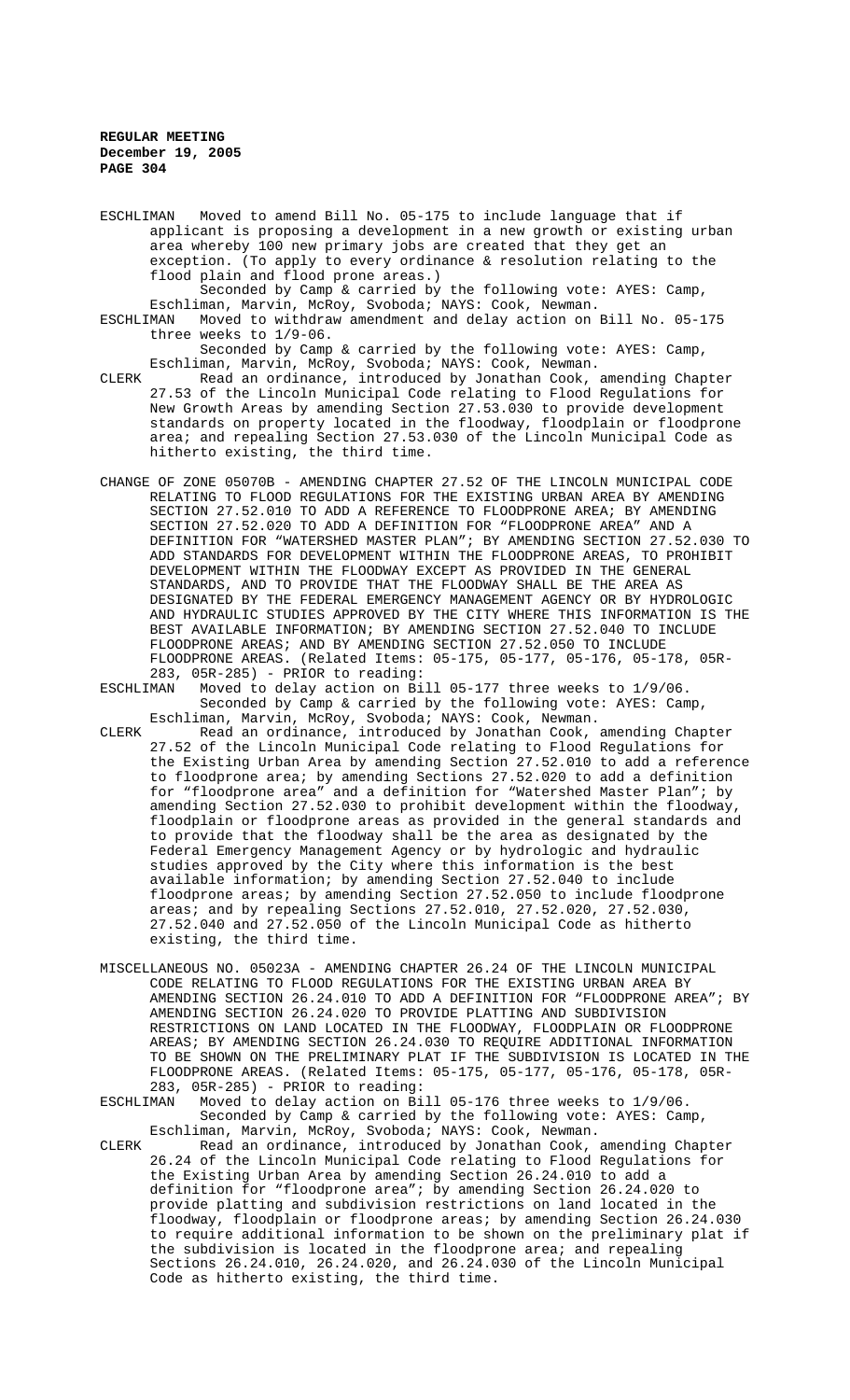- MISCELLANEOUS NO. 05023B AMENDING CHAPTER 26.25 OF THE LINCOLN MUNICIPAL CODE RELATING TO FLOOD REGULATIONS FOR NEW GROWTH AREAS BY AMENDING SECTION 26.25.020 TO PROVIDE PLATTING AND SUBDIVISION RESTRICTIONS ON LAND LOCATED IN THE FLOODWAY, FLOODPLAIN OR FLOODPRONE AREAS. (Related Items: 05-175, 05-177, 05-176, 05-178, 05R-283, 05R-285) - PRIOR to reading:<br>ESCHLIMAN Mo
- Moved to delay action on Bill 05-178 three weeks to 1/9/06. Seconded by Camp & carried by the following vote: AYES: Camp, Eschliman, Marvin, McRoy, Svoboda; NAYS: Cook, Newman.
- CLERK Read an ordinance, introduced by Jonathan Cook, amending Chapter 26.25 of the Lincoln Municipal Code relating to Flood Regulations of the New Growth Areas by amending Section 26.25.020 to provide platting and subdivision restrictions on land located in the floodway, floodplain or floodprone areas and repealing Section 26.25.020 of the Lincoln Municipal Code as hitherto existing, the third time.
- TO FORMALLY RECOGNIZE THE BEAL SLOUGH 100-YEAR FLOODPRONE AREAS AND REVISED FLOODWAY, INCLUDING UPDATED FLOOD ELEVATIONS, AS THE BEST AVAILABLE INFORMATION FOR LOCAL FLOOD REGULATION PURPOSES. (Related Items: 05-175, 05-177, 05-176, 05-178, 05R-283, 05R-285).
- ESCHLIMAN Moved to delay action on Bill 05R-283 three weeks to 1/9/06. Seconded by Camp & carried by the following vote: AYES: Camp, Eschliman, Marvin, McRoy, Svoboda; NAYS: Cook, Newman.
- TO UPDATE A PORTION OF THE STEVENS CREEK 100-YEAR FLOODPRONE AREAS AND REVISED FLOODWAY MAP ADOPTED IN 2004, INCLUDING UPDATED FLOOD ELEVATIONS, AS THE BEST AVAILABLE INFORMATION FOR LOCAL FLOOD REGULATION PURPOSES. (Related Items: 05-175, 05-177, 05-176, 05-178, 05R-283, 05R-285).<br>ESCHLIMAN
- Moved to delay action on Bill 05R-285 three weeks to  $1/9/06$ . Seconded by Camp & carried by the following vote: AYES: Camp, Eschliman, Marvin, McRoy, Svoboda; NAYS: Cook, Newman.
- TO FORMALLY RECOGNIZE THE SOUTHEAST UPPER SALT CREEK 100-YEAR FLOODPRONE AREAS, INCLUDING UPDATED FLOOD ELEVATIONS, AS THE BEST AVAILABLE INFORMATION FOR LOCAL FLOOD REGULATION PURPOSES. (Related Items: 05R-282, 05R-284).
- ESCHLIMAN Moved to delay action on Bill 05R-282 three weeks to 1/9/06. Seconded by Camp & carried by the following vote: AYES: Camp, Eschliman, Marvin, McRoy, Svoboda; NAYS: Cook, Newman.
- TO FORMALLY RECOGNIZE THE CARDWELL BRANCH 100-YEAR FLOODPRONE AREAS AND REVISED FLOODWAY, INCLUDING UPDATED FLOOD ELEVATIONS, AS THE BEST AVAILABLE INFORMATION FOR LOCAL FLOOD REGULATION PURPOSES. (Related Items: 05R-282, 05R-284).
- ESCHLIMAN Moved to delay action on Bill 05R-284 three weeks to 1/9/06. Seconded by Camp & carried by the following vote: AYES: Camp, Eschliman, Marvin, McRoy, Svoboda; NAYS: Cook, Newman.
- AMENDING CHAPTER 10.14 OF THE LINCOLN MUNICIPAL CODE TO ALLOW U-TURNS AT STREET INTERSECTIONS, EXCEPT WHERE SPECIFICALLY PROHIBITED, BY AMENDING SECTION 10.14.040 RELATING TO RIGHT-OF-WAY; AMENDING SECTION 10.14.170 RELATING TO TURNING MOVEMENTS AND REQUIRED SIGNALS; AMENDING SECTION 10.14.180 RELATING TO SIGNALS BY HAND AND ARM OR SIGNAL LAMPS; AMENDING SECTION 10.14.190 RELATING TO REQUIRED POSITION AND METHOD OF TURNING AT INTERSECTIONS; AMENDING SECTION 10.14.200 RELATING TO U-TURN ONLY AT STREET INTERSECTIONS; REPEALING SECTION 10.14.210 RELATING TO TURNS ON ARTERIAL STREETS IN CONGESTED DISTRICT; AND AMENDING SECTION 10.14.220 RELATING TO TURNS RESTRICTED AT INTERSECTIONS WITH AUTOMATIC SIGNALS CLERK read an ordinance, introduced by Jonathan Cook, amending Chapter 10.14 of the Lincoln Municipal Code to allow U-turns at street intersections, except where specifically prohibited, by amending Section 10.14.040 relating to Right-of-way; amending Section 10.14.170 relating to Turning Movements and Required Signals; amending Section 10.14.180 relating to Signals by Hand and Arm or Signal Lamps; amending Section 10.14.190 relating to Required Position and Method of Turning at Intersections; amending Section 10.14.200 relating to U-turn Only at Street Intersections; repealing Section 10.14.210 relating to Turns on Arterial Streets in Congested District; amending Section 10.14.220 relating to Turns Restricted at Intersections With Automatic Signals; and repealing Sections 10.14.040, 10.14.170, 10.14.180, 10.14.190, 10.14.200, and 10.14.220 of the Lincoln Municipal Code as hitherto existing, the third time.

- COOK Moved to pass ordinance as read.
	- Seconded by Eschliman & carried by the following vote: AYES: Camp, Cook, Eschliman, Marvin, McRoy, Newman, Svoboda; NAYS: None.